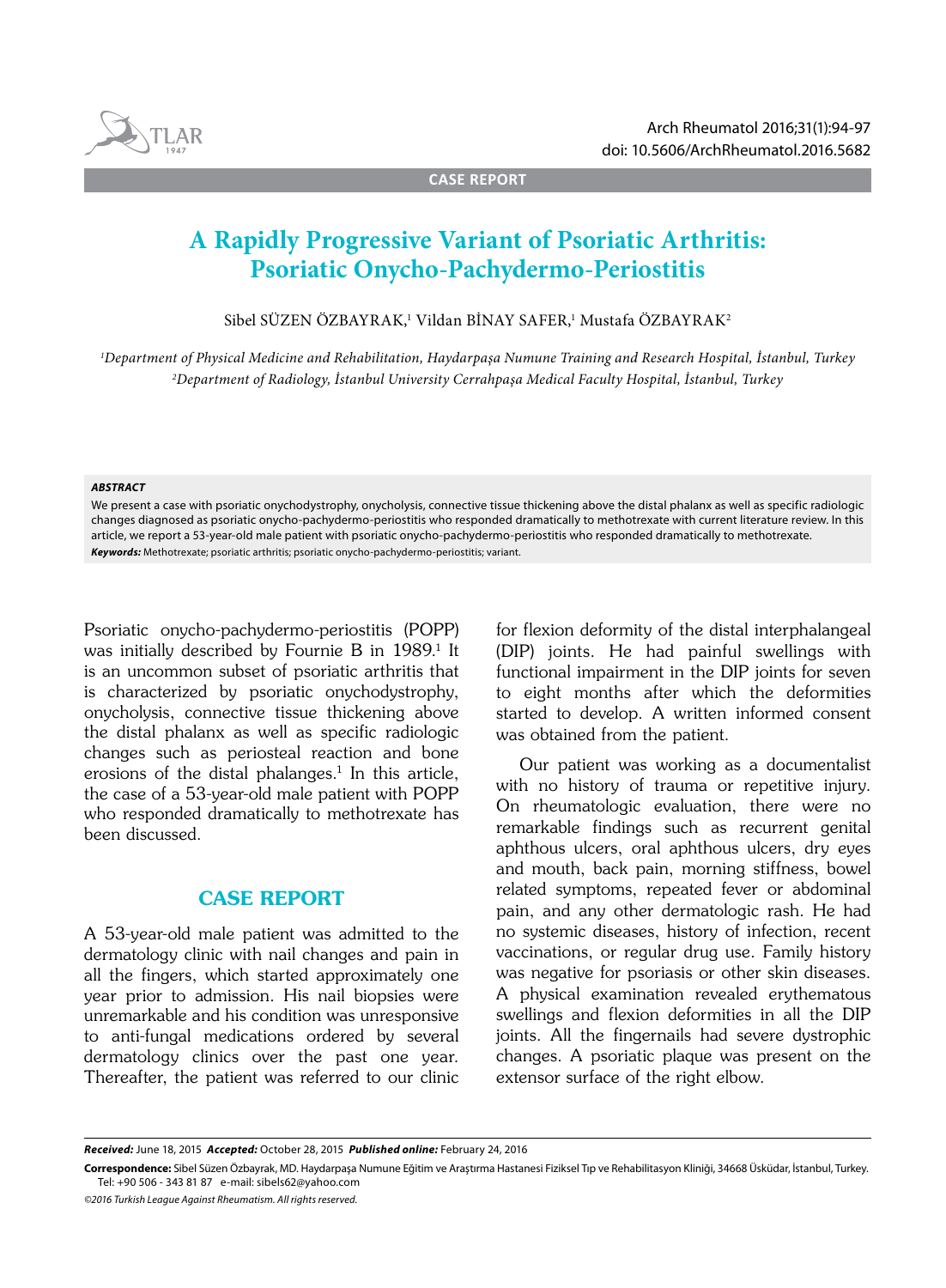A complete blood count, electrolyte, and acute phase reactant tests revealed no abnormalities. Rheumatologic markers including the rheumatoid factor and anti-citrullinated antibody were all negative. Direct radiography revealed an evidence of intraarticular erosion, periosteal reaction, and prominent thickened periarticular and paraosseous soft tissues (Figure 1). A magnetic resonance imaging of the hands showed irregularities of the DIP joints in T1 weighted images (Figure 2). Based on the findings mentioned above, the patient was diagnosed as having POPP. The patient was started on methylprednisolone 5 mg/day and methotrexate 10 mg/week, which increased to 15 mg/week after two weeks. The patient was evaluated after four weeks of treatment and liver function tests; the creatinine and complete blood counts were normal and there was an 80% improvement in the pain scores (10 cm visual analog scale) for arthralgia. The patient was re‐ evaluated after three months of treatment and there was a 90% improvement in the pain scores compared to the scores at admission and new nail formations at the base of the nail beds were observed.

### **DISCUSSION**

To the best of our knowledge, 22 cases of POPP have been reported in the literature.<sup>2</sup> POPP is considered to be an uncommon subset of psoriatic arthritis that is characterized by psoriatic onychodystrophy, onycholysis, connective tissue thickening above the distal phalanx as well as specific radiologic changes such as periosteal reaction and bone erosions

of the distal phalanges. $1$  These changes in nail, bone, and connective tissue result in a drumsticklike deformity of the digits. The pathology and pathophysiology of POPP are poorly understood. A possible pathogenic mechanism could be inflammation commencing from subungual structures and spreading between the tendons and bones of the terminal phalanx.3 Patients usually have associated tenderness of the involved joints with functional impairment. POPP has been reported in various small joints in both upper and lower extremities, although the great

toes are involved in most cases.<sup>4</sup>

Joint and nail involvement in psoriasis is relatively common.<sup>5</sup> In contrast, bony involvement of the terminal phalanx under a psoriatic nail is rare.<sup>6</sup> The approximate time of progress from the initiation of nail changes to the beginning of erosion or deformity in digits has not been reported in the literature except in one case where it was observed that psoriatic onychodystrophy and painful swellings of the toes and fingers developed within six months.<sup>7</sup> In our case, painful swelling and tenderness of the fingers started three to four weeks after nail changes were observed and within three months



Figure 1. In close view of frontal radiograph of hand: Intraarticular erosion and periosteal reaction and prominent thickened periarticular soft tissues.



**Figure 2.** T<sub>1</sub> weighted magnetic resonance imaging of hand: Irregularities in margins of distal interphalangeal joints are seen.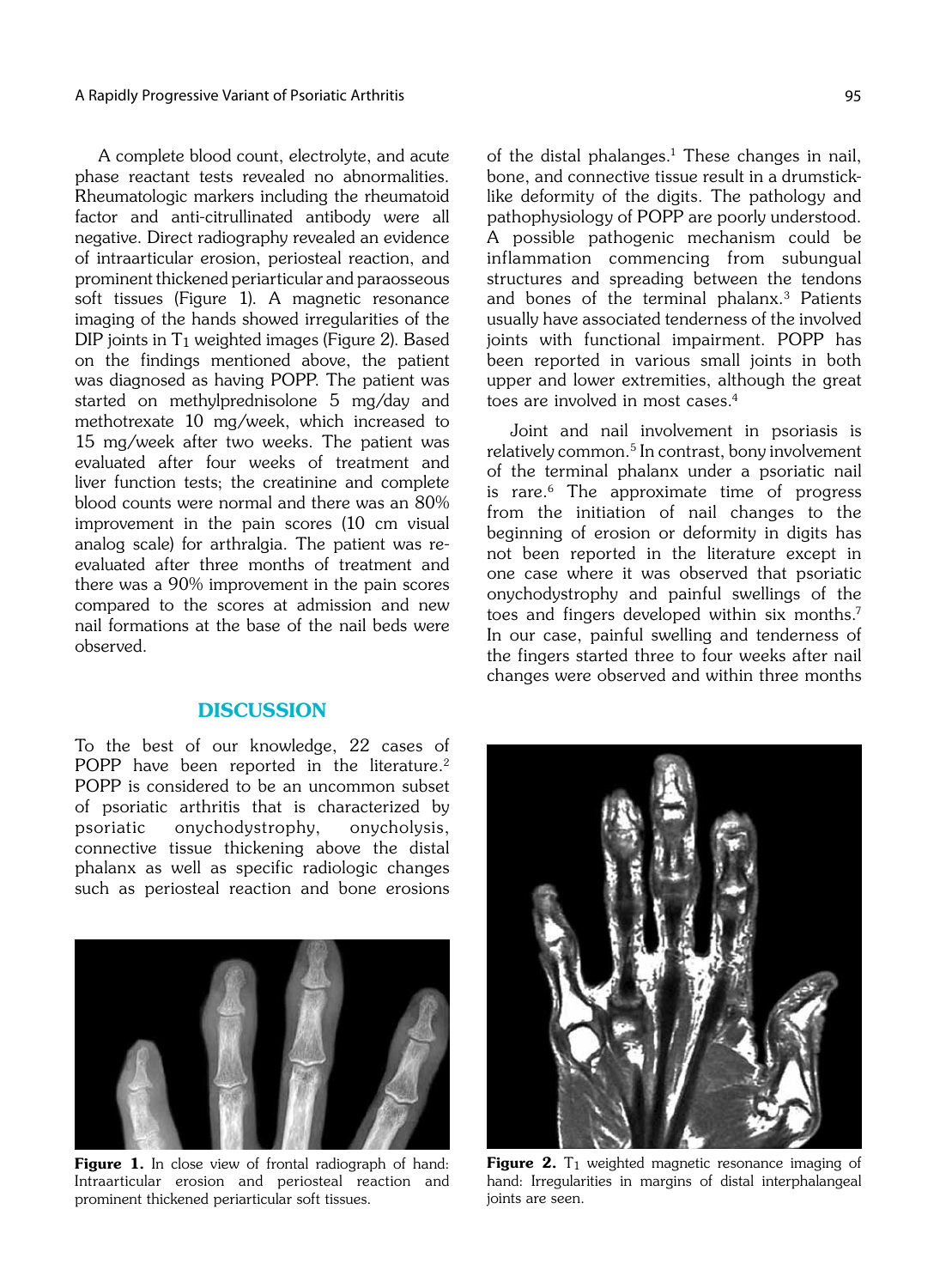as of the development of the flexion deformities of the DIP joints.

Psoriatic onycho-pachydermo-periostitis is diagnosed by clinical and laboratory evaluation and radiological investigations such as direct radiography, ultrasonography, and magnetic resonance imaging.8 In our case, typical nail changes in both upper extremities were present. Although psoriasis had not been diagnosed previously, a scaly psoriatic plaque was present in the extensor aspect of the right elbow. Despite these findings, the patient was treated with anti-fungal medications for a long time as observed in most POPP cases cited in the literature.

Radiographic findings in POPP include intraand periarticular erosions, new bone formation including periostitis, bony protuberances, soft tissue prominence (dactylitis or sausage digits), and calcification at ligament and tendinous insertions in keeping with enthesopathy.<sup>9</sup> Sanal et al.<sup>10</sup> described a case of POPP with extensive bone marrow edema of the metacarpal bones without distinctive periostitis.

Treatment for POPP has not been standardized. Methotrexate 4 mg/week was reportedly found to be effective in one patient.<sup>11</sup> In another case, methotrexate and leflunomide combination therapy resulted in sufficient relief of symptoms.12 In one case, the nails began to grow regularly after six weeks of therapy with methotrexate  $(15 \text{ mg/week})$ .<sup>7</sup> In the literature, a female case with POPP was unresponsive to traditional systemic treatments and adalimumab, subsequently having a favorable response to treatment with etanercept.<sup>13</sup> However, in another case, successful results were observed with adalimumab treatment.<sup>14</sup> In our case, after a definite diagnosis was established, 10 mg/week of methotrexate and 5 mg of prednisolone was initiated. A week later, the dosage of methotrexate was increased to 15 mg/week. After four weeks, the patient was re-evaluated and an 80% decrease in pain scores was detected. Decreases in pain scores were observed to continue three months later while new nail formations at the base of the nail beds were also noted.

In conclusion, owing to its rapid rate of progression, an accurate and early diagnosis of POPP is crucial for initiating optimal therapy as soon as possible and preventing deformities.

#### Declaration of conflicting interests

The authors declared no conflicts of interest with respect to the authorship and/or publication of this article.

#### Funding

The authors received no financial support for the research and/or authorship of this article.

## REFERENCES

- 1. Fournié B, Viraben R, Durroux R, Lassoued S, Gay R, Fournié A. Psoriatic onycho-pachydermoperiostitis of the big toe. Anatomo-clinical study and physiopathogenic approach apropos of 4 cases. Rev Rhum Mal Osteoartic 1989;56:579-82. [Abstract]
- 2. Mahoney JM, Scott R. Psoriatic onychopachydermoperiostitis (POPP): a perplexing case study. J Am Podiatr Med Assoc 2009;99:140-3.
- 3. McGonagle D, Stockwin L, Isaacs J, Emery P. An enthesitis based model for the pathogenesis of spondyloarthropathy. additive effects of microbial adjuvant and biomechanical factors at disease sites. J Rheumatol 2001;28:2155-9.
- 4. Kapusta MA, Dumont C. Differential response of psoriatic onycho-pachydermo-periostitis to 2 anti-tumor necrosis factor-alpha agents. J Rheumatol 2008;35:2077-80.
- 5. Cinar N, Bodur H, Eser F, Gul U, Gonul M, Deniz Oğuz I. The Prevalence and Characteristics of Psoriatic Arthritis in Patients With Psoriasis in a Tertiary Hospital. Arch Rheumatol 2015;30:23-7.
- 6. Boisseau-Garsaud AM, Beylot-Barry M, Doutre MS, Beylot C, Baran R. Psoriatic onycho-pachydermoperiostitis. A variant of psoriatic distal interphalangeal arthritis? Arch Dermatol 1996;132:176-80.
- 7. Kroiss MM, Vogt T, Finkenzeller T, Landthaler M, Stolz W. Psoriatic onycho-pachydermo- periostitis. Z Rheumatol 2002;61:598-600. [Abstract]
- 8. Matucci-Cerinic M, Lotti T, Calvieri S, Ghersetich I, Sacerdoti L, Teofoli P, et al. The spectrum of dermatological symptoms of pachydermoperiostosis (primary hypertrophic osteoarthropathy): a genetic, cytogenetic and ultrastructural study. Clin Exp Rheumatol 1992;10:45-8.
- 9. Wollina U, Unger L, Heinig B, Kittner T. Psoriatic arthritis. Dermatol Ther 2010;23:123-36.
- 10. Sanal HT, Yilmaz S, Cinar M, Simsek I, Dinc A, Tayfun C. Onycho-pachydermatit with extensive bone marrow edema predominant in the metacarpals: a "forme fruste" of POPP? Rheumatol Int 2012;32:1449-52.
- 11. Ochiai T, Washio H, Shiraiwa H, Takei M, Sawada S. Psoriatic onycho-pachydermo-periostitis successfully treated with low-dose methotrexate. Med Sci Monit 2006;12:27-30.